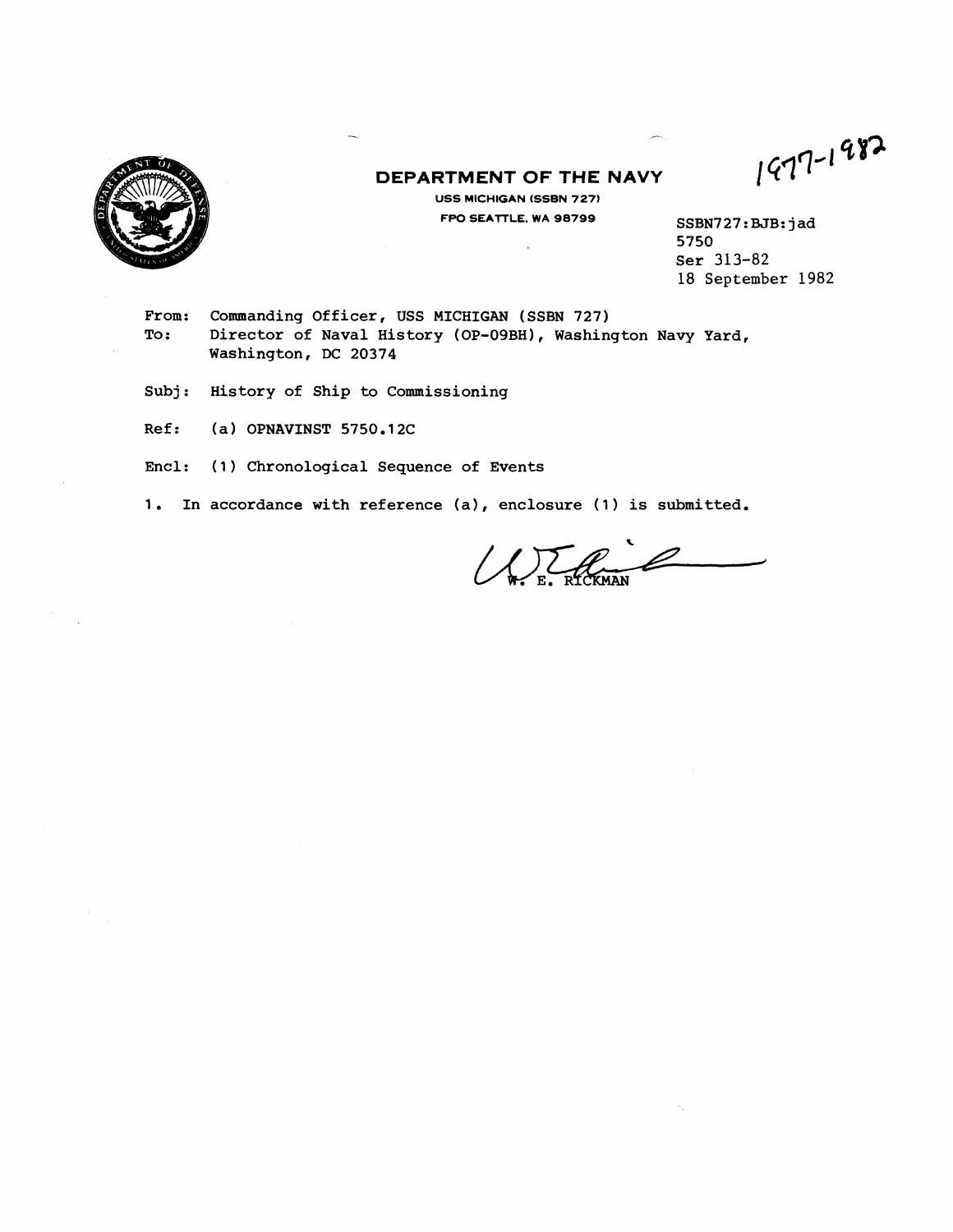|                       | SSBN727: JAD: jad<br>5750                                                                                                                                                                                                                                                                                                                                                                                                                                 |
|-----------------------|-----------------------------------------------------------------------------------------------------------------------------------------------------------------------------------------------------------------------------------------------------------------------------------------------------------------------------------------------------------------------------------------------------------------------------------------------------------|
| <b>DATE</b>           | <b>KEY EVENTS</b>                                                                                                                                                                                                                                                                                                                                                                                                                                         |
| 4 APR 77              | Ship's Keel layed at General Dynamics, Electric<br>Boat Division, Groton, CT (no formal ceremony<br>$held$ .                                                                                                                                                                                                                                                                                                                                              |
| 12 OCT 79             | Initial crew increment reported - CDR Wayne E.<br>RICKMAN, USN, assigned as Prospective<br>Commanding Officer.                                                                                                                                                                                                                                                                                                                                            |
| 26 APR 80             | Ship launched at Electric Boat. The remarks<br>were given by The Honorable Robert J. Murray,<br>Under Secretary of the Navy. The principal address<br>was given by The Honorable Lucien N. Nedzi<br>(D-MI), United States House of Representatives.<br>The Sponsor was Margaret Garvey Nedzi and as<br>she christened the ship she said "In the<br>name of the United States, I christen thee<br>MICHIGAN. May God bless her and all who sail<br>in her". |
| 24 AUG 81             | MICHIGAN's first move from launch area to a<br>fitting out pier.                                                                                                                                                                                                                                                                                                                                                                                          |
| 6 FEB 82              | Initial criticality of the nuclear reactor.                                                                                                                                                                                                                                                                                                                                                                                                               |
| 19 APR 82             | In-Service.                                                                                                                                                                                                                                                                                                                                                                                                                                               |
| 21 MAY 82 - 23 MAY 82 | Initial Builders Sea Trials. ADM Kinnaird R.<br>MCKEE, Director of the Division of Naval<br>Reactors onboard.                                                                                                                                                                                                                                                                                                                                             |
| 16 AUG 82 - 18 AUG 82 | INSURV Trial commenced.                                                                                                                                                                                                                                                                                                                                                                                                                                   |
| 28 AUG 82             | MICHIGAN was delivered to the Navy.                                                                                                                                                                                                                                                                                                                                                                                                                       |
| 11 SEP 82             | USS MICHIGAN Commissioned. ADM Kinnaird R.<br>MCKEE, Director of the Division of Naval<br>Reactors was the principal speaker. VADM<br>Steven A. WHITE, Commander Submarine Force,<br>U. S. Atlantic Fleet was the commissioning<br>officer.<br>Captain W. E. RICKMAN, USN,<br>Commanding Officer BLUE Crew<br>Captain F. M. CONWAY III, USN,<br>Commanding Officer GOLD Crew                                                                              |

Enclosure (1 )

 $\sim$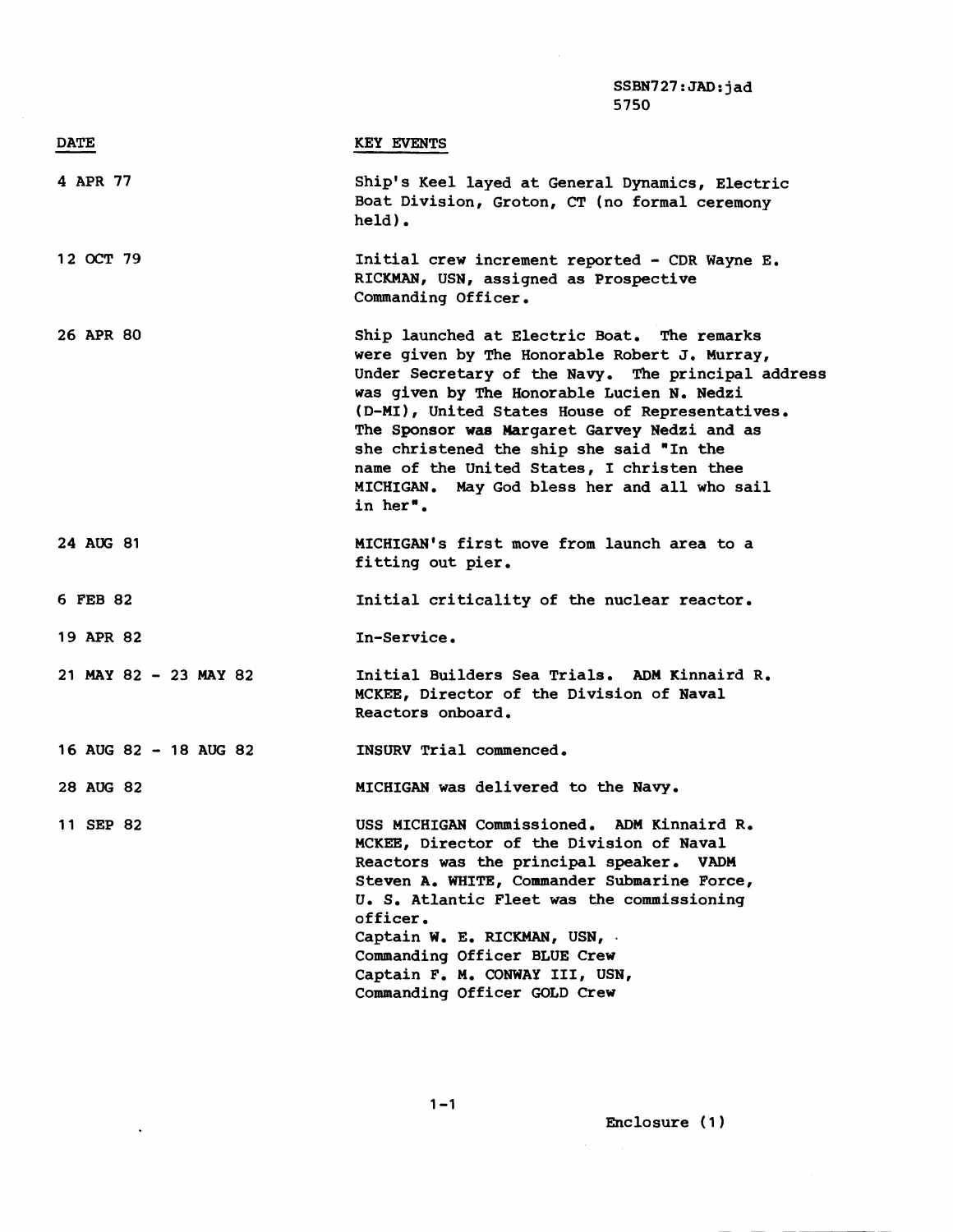

## **DEPARTMENT OF THE NAVY USS MICHIGAN (SSBN 727) FPO SEATTLE 98799**

**SSBN727BLUE** : **RJB: hcw 5750 Ser 32B-83 9 February 1983** 

 $1482$ 

From: Commanding Officer, USS MICHIGAN (SSBN 727)(BLUE) To: Director of Naval History (OP-O9BH), Washington N **To: Director of Naval History (OP-09BH), Washington Navy Yard, Washington, DC 20374** 

**Subj: HIstory of Ship** 

**Ref: (a) OPNAVINST 5750.12C** 

**Encl: (1) Chronological Sequence of Events** 

**1. In accordance with reference (a), enclosure (1) is submitted.** 

E. RICKMAN